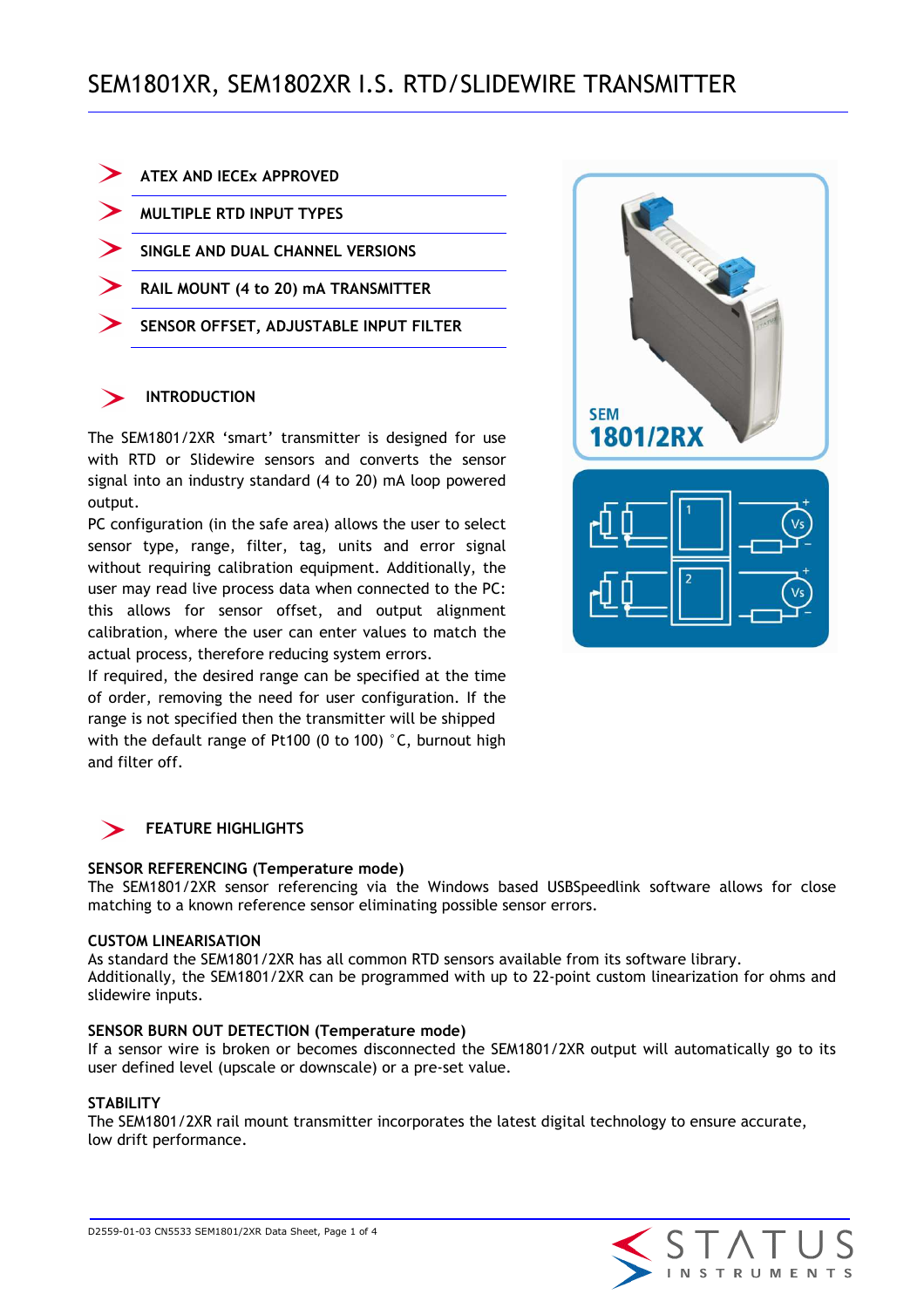| <b>ELECTRICAL INPUT</b><br>SEM1801XR single input, SEM1802XR dual independent inputs | <b>SPECIFICATIONS @20°C</b>          |                             |
|--------------------------------------------------------------------------------------|--------------------------------------|-----------------------------|
| <b>Type</b>                                                                          | Range                                | <b>Accuracy/ Stability</b>  |
| Slide Wire                                                                           |                                      |                             |
| (0 to 100) % Travel                                                                  | Wire resistance (1 to 100) $K\Omega$ | ± 0.1 %                     |
| Resistance                                                                           |                                      |                             |
| Ohms                                                                                 | (10 to 500) $\Omega$                 | $\pm$ 0.055 $\Omega$        |
|                                                                                      | (500 to 2500) Ω                      | $+0.5O$                     |
|                                                                                      | (2500 to 10500) Ω                    | $±10.0 \Omega$              |
| Thermal drift                                                                        | (10 to 500) $\Omega$                 | $\Omega$ 0.013 $\Omega$ /°C |
|                                                                                      | (500 to 2500) Ω                      | $\Omega$ 0.063 $\Omega$ /°C |
|                                                                                      | (2500 to 10500) Ω                    | $\Omega$ 0.27 $\Omega$ /°C  |
| <b>Excitation current</b>                                                            |                                      | $< 200$ uA                  |

| <b>SENSOR INPUT</b>                                                              |                                     | <b>SPECIFICATIONS @20°C</b>          |
|----------------------------------------------------------------------------------|-------------------------------------|--------------------------------------|
| RTD SEM1801XR single input, SEM1802XR dual independent inputs                    |                                     |                                      |
| <b>Type</b>                                                                      | Range                               | <b>Accuracy/ Stability</b>           |
| Pt100 (IEC)                                                                      | $-200$ to 850) $^{\circ}$ C         |                                      |
| Pt500 (IEC)                                                                      | $-200$ to 850) $^{\circ}$ C         |                                      |
| Pt1000 (IEC)                                                                     | $-200$ to 600) $^{\circ}$ C         |                                      |
| Ni100                                                                            | $-60$ to 180) $^{\circ}$ C          | $\pm$ 0.2°C $\pm$ (0.05% of reading) |
| Ni120                                                                            | $-70$ to 180) $^{\circ}$ C          | (Plus sensor error)                  |
| Ni1000                                                                           | $-40$ to 150) $^{\circ}$ C          |                                      |
| Cu <sub>53</sub>                                                                 | $-40$ to 180) $^{\circ}$ C          |                                      |
| Cu100                                                                            | $-80$ to 260) $^{\circ}$ C          |                                      |
| Cu1000                                                                           | $-80$ to 260) $^{\circ}$ C          |                                      |
| Lead effect                                                                      | Max lead resistance 20 $\Omega$ per | $0.002$ °C / $\Omega$                |
|                                                                                  | leg                                 |                                      |
| Library contains more (standards/types) Including silicon sensors                |                                     |                                      |
| Temperature stability: - Refer to resistance stability values for thermal effect |                                     |                                      |

| <b>OUTPUT</b>                                                   |                                           | <b>SPECIFICATIONS @20°C</b>             |
|-----------------------------------------------------------------|-------------------------------------------|-----------------------------------------|
| mA: SEM1801XR single output, SEM1802XR dual independent outputs |                                           |                                         |
| <b>Type/Function</b>                                            | <b>Range/Description</b>                  | <b>Accuracy/ Stability/ Notes</b>       |
| Two wire current                                                | (4 to 20) mA                              | (mA output /2000) or 5 uA (Whichever is |
|                                                                 |                                           | the greater)                            |
| Thermal drift                                                   | Zero at 20°C                              | 2 uA $/$ $^{\circ}$ C                   |
| Maximum output current                                          | $21.5 \text{ mA}$                         | In high burnout condition               |
| Minimum output current                                          | $<$ 3.9 mA                                | In low burnout condition                |
| Loop voltage effect                                             | 0.2 uA / V                                |                                         |
| Maximum output load                                             | [(V supply - 10)/20] $\overline{K\Omega}$ | 700 Ω @ 24 V DC                         |
| Loop supply                                                     | (10 to 30) VDC                            | <b>SELV</b>                             |
| Power                                                           | < 1 W full power                          |                                         |

| <b>USB USER INTERFACE</b><br>For SEM1802XR each channel programmed independently |                             |                                |
|----------------------------------------------------------------------------------|-----------------------------|--------------------------------|
| <b>Type/Function</b>                                                             | <b>Range/Description</b>    | <b>Notes</b>                   |
| Configuration hardware                                                           | USB configuration module    | USB-CONFIG-MKII                |
| Configuration software                                                           | <b>USBSpeedLink</b>         | Download www.status.co.uk      |
| Temperature mode                                                                 | Sensor type                 | RTD list                       |
| configuration                                                                    | Temperature range for (4 to | $\degree$ C or $\degree$ F     |
|                                                                                  | 20) mA retransmission       |                                |
|                                                                                  | Sensor offset               | $^{\circ}$ C or $^{\circ}$ F   |
|                                                                                  | <b>Burnout current</b>      | Upscale, downscale or user set |

STATUS<br>PINSTRUMENTS

D2559-01-03 CN5533 SEM1801/2XR Data Sheet, Page 2 of 4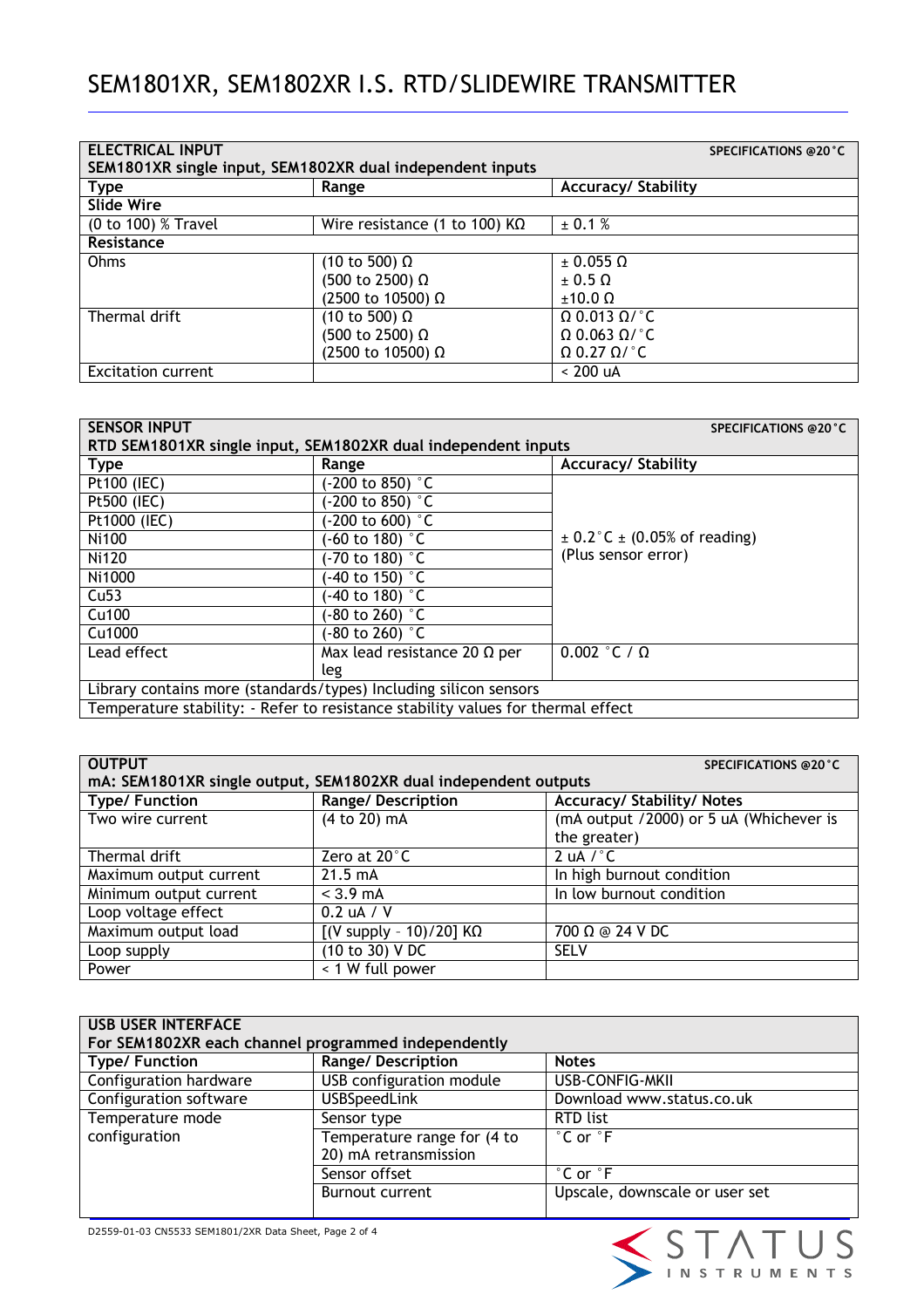| <b>USB USER INTERFACE continued</b><br>For SEM1802XR each channel programmed independently |                                                  |                                      |
|--------------------------------------------------------------------------------------------|--------------------------------------------------|--------------------------------------|
| <b>Type/Function</b>                                                                       | <b>Range/Description</b>                         | <b>Notes</b>                         |
| Process mode                                                                               | Input type                                       | Ohms or slide wire                   |
| configuration                                                                              | Process range for (4 to 20) mA<br>retransmission | User engineering units, 4 characters |
|                                                                                            | User linearisation                               | (2 to 22) segments                   |
| Tag number                                                                                 |                                                  | 20 characters                        |
| Filter                                                                                     | $(0 to 100)$ s time constant                     | Adjustable                           |
| Read live data                                                                             | Temperature / process                            | °C or °F or user units for process   |
|                                                                                            | output                                           | mA                                   |
| Save/ open configuration                                                                   | From file                                        |                                      |

| <b>GENERAL</b>        |                                                 |
|-----------------------|-------------------------------------------------|
|                       |                                                 |
| <b>Function</b>       | <b>Description</b>                              |
| Update time           | $160$ ms                                        |
| Response time         | 0.5s                                            |
| Start-up time         | 5 s                                             |
| Warm-up time          | 120 s to full accuracy                          |
| Default configuration | PT100 (0 to 100) °C, upscale burnout, no filter |

# **ENVIRONMENTAL**

| <b>Function</b>           | <b>Description</b>                              |
|---------------------------|-------------------------------------------------|
| Ambient temperature       | Operating/Storage (-40 to 70) °C                |
|                           | Full accuracy only above -30 °C                 |
| Ambient Humidity          | Operating/Storage (10 to 90) %RH non-condensing |
| Protection requirement    | >= IP64 recommended                             |
| USB configuration ambient | $(10 \text{ to } 30)$ °C                        |

| <b>MECHANICAL</b>      |                                            |
|------------------------|--------------------------------------------|
|                        |                                            |
| <b>Function</b>        | <b>Description</b>                         |
| <b>Dimensions</b>      | 120 mm deep, 107.3 mm height, 22.5 mm wide |
| Mounting               | 35 mm "top hat" rail EN 50022              |
| Protection requirement | >= IP64 recommended                        |
| Connections            | Screw terminals 2.5 mm wire maximum        |
| Weight                 | 110 g SEM1801XR                            |
|                        | 141 g SEM1802XR                            |

| <b>APPROVALS</b>   |                                                                      |
|--------------------|----------------------------------------------------------------------|
| <b>EMC</b>         | BS EN 61326: Note - Sensor input wires to be less than 3 m to comply |
| Ingress protection | <b>BS EN 60529</b>                                                   |
| <b>RoHS</b>        | Directive 2011/65/EU                                                 |
| ATEX TTR200X       | Ex ia IIC T4 Ga                                                      |
|                    | Ex ia IIIC T135 Da                                                   |
| IECEX TTR200X      | Ex ia T4 Ga                                                          |
|                    | Ex ia IIIC T135 Da                                                   |